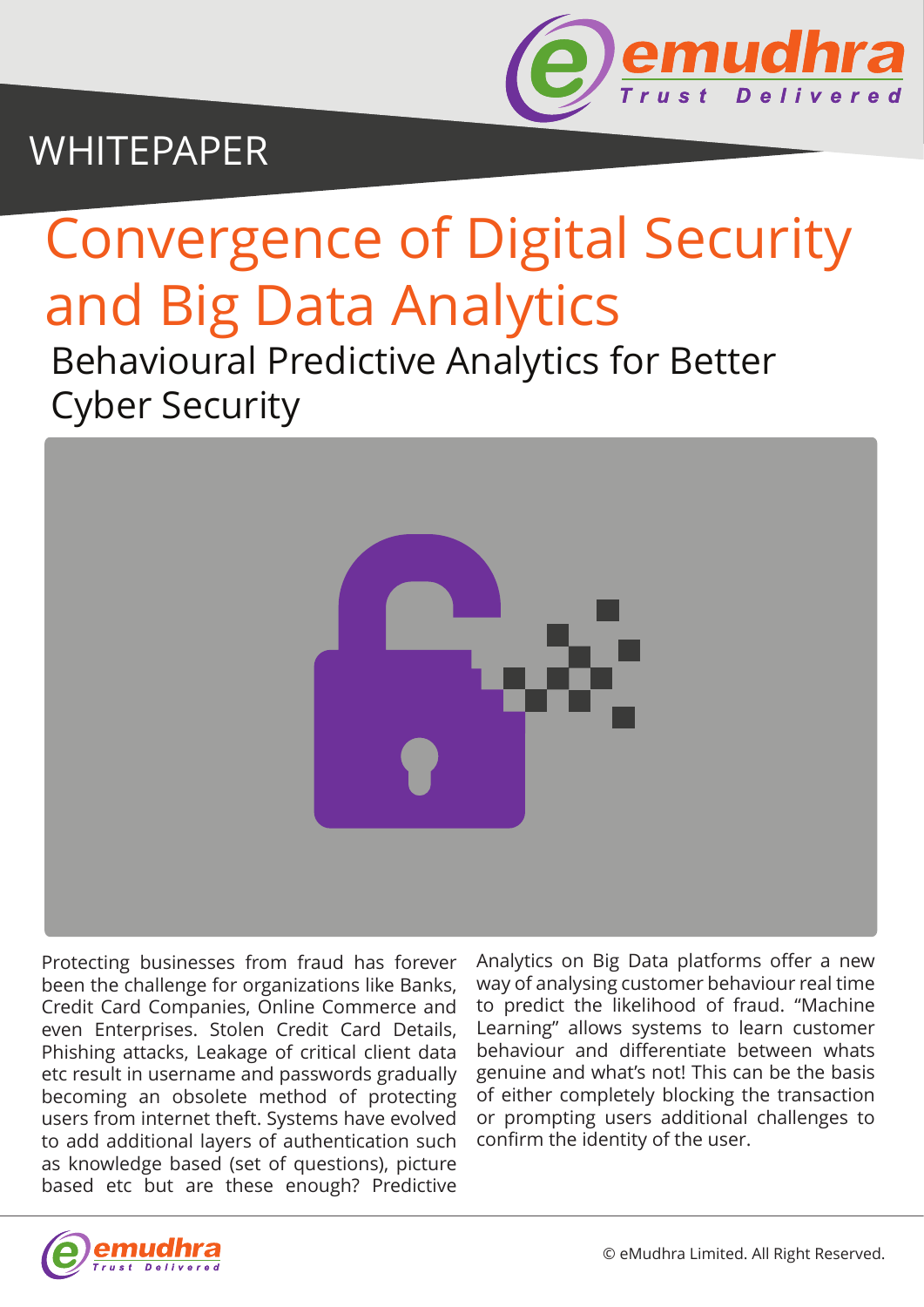## WHITEPAPER ON BEHAVIOURAL ANALYTICS FOR ENHANCED CYBER SECURITY

#### **CHALLENGE**

The biggest challenge in online commerce is how to continuously keep pace with ever changing cyber security landscape. On the one side, we have SMS based authentication becoming vulnerable to attacks while on the other side the ability to understand user behaviour getting more complex across a multitude of platforms and channels of customer interaction. The big questions is – as an organization, how does one device a comprehensive security programme that goes beyond traditional internet security and is able to dynamically understand user behaviour to detect risks and frauds? How does one device an authentication framework that is able to adapt to the potential risk and move from vulnerable forms of authentication to more secure ones?

Identity theft has been one of the largest causes of financial losses to Banks. While Phishing attacks, malware etc. continue to exist, newer threats such as ransomware are taking over where customer's computers and therefore data and identity are taken control of and ransom being demanded! Targeted attempts at identity theft also include social engineering where pieces of information from social media profiles help hackers put together the individual's identity and use that for monetary benefits!

#### **Designing an appropriate Security Framework**

How does one therefore design a security framework that balances security, cost (both to end customers and the organization) and ease of use? Can the proposed solution work well with the existing IT security policies, architecture and platforms? Can it keep pace with changing internet security paradigm?

If we look at the different methods of authentication, on the one end we have username/passwords while on the other we have Trusted Identities such as Digital Signatures using Public Key Infrastructure issued by Trusted Third Parties such as Governments, Certification Authorities offering highest form of security with benefits of legal non-repudiation.

This leads to the need for design of an authentication system which is simple to use for basic uses – a username/password to login into a news portal while providing the ability to scale to trusted identities or other forms of complex authentication methods for sophisticated uses – fund transfers in Internet Banking. Even within the same Banking platform based on the risk assessment of the transaction and based on customer behaviour systems should evolve from basic to advanced authentication methods.

With Mobile emerging as a significant alternate channel, identity and authentication must be designed keeping in mind the ability to authenticate the next few billion who use a mobile first to do many critical transactions on the internet including e-commerce, banking etc.

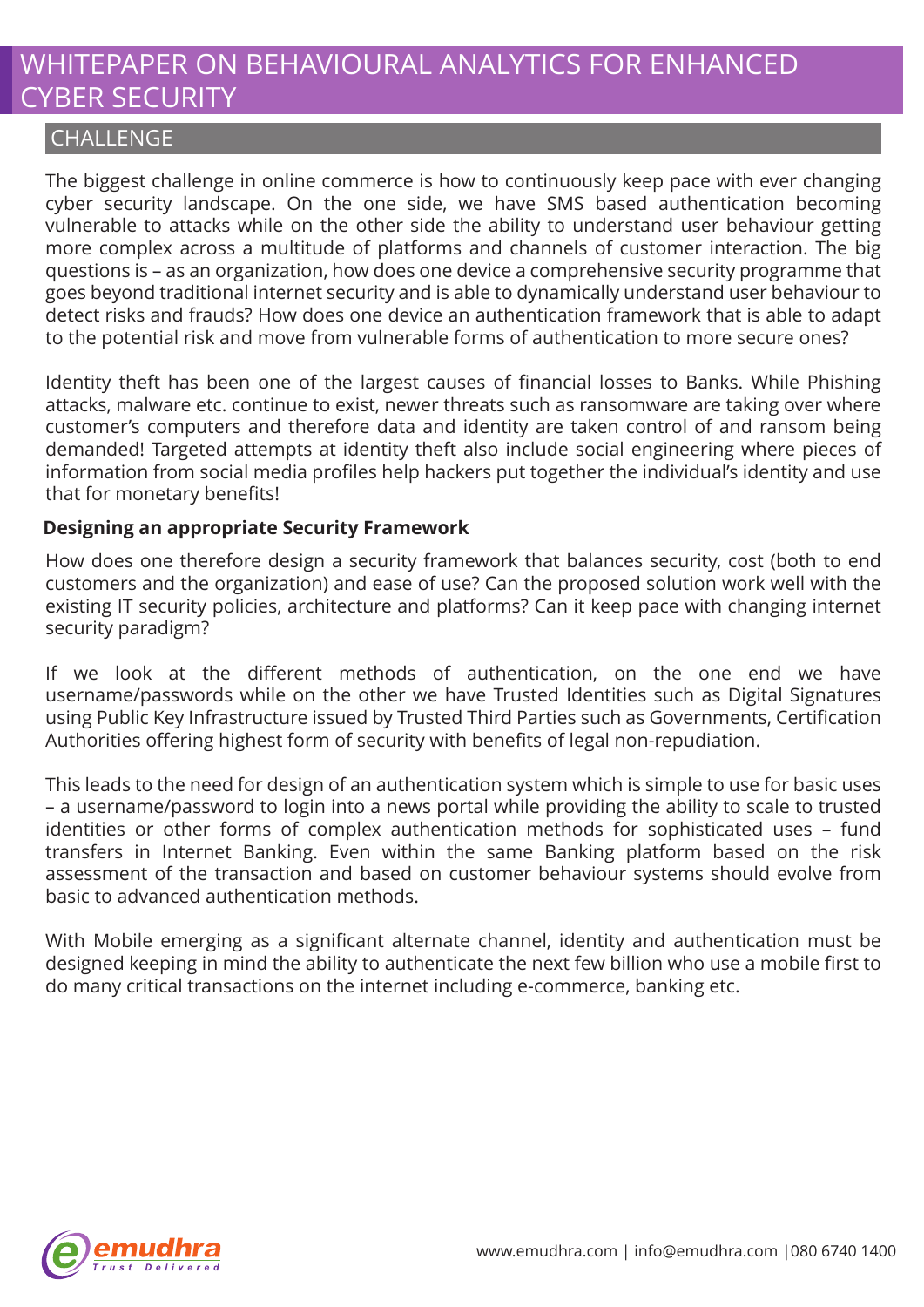### WHITEPAPER ON BEHAVIOURAL ANALYTICS FOR ENHANCED CYBER SECURITY

#### **SOLUTION**

Customer behavioural analytics therefore forms the basis for designing advanced security frameworks. Gone are the days where a rule based system will work to comprehensively to identify changes in user behaviour!

Machine learning tools offer easy and reliable ways to model complex user behaviour. At eMudhra, our advanced analytics frameworks are coupled with our flagship authentication platform – emAS (eMudhra authentication server).

emAS considers several parameters that are configurable to predict the likelihood of deviation which include:

#### **Device and Client context**

- Device Information Operating System, Browser Configuration, MAC Address, Locale
- Location Information IP Address.
- Date and Time Information
- Client Context Keystrokes, Usage of delete, backspace and time taken between

keystrokes.

#### **User Behaviour**

 $\Theta$  Transaction Data – Ability to model transaction data as a parameter. In case of Banking, this could be value and category of transaction and the pipe through which it goes through.

#### **Relational Parameters**

 $\odot$  Through a graph database, relationships between entities are modelled in a way to identity two or more people that share the same address or phone number. Using this, emAS derives the ability to model complex frauds For ex - where multiple users are acting at the same time to withdraw funds at multiple locations from an ATM.

#### USING MACHINE LEARNING

Machine learning allows learning of complex fraudulent patterns using all features in a Big Data scenario. The biggest benefit is that Machine Learning can quickly adapt to changing distribution as fraud evolves.

Anomaly Detection using Unsupervised Machine Learning allows continuous modelling based on purely client side parameters that can on a real time basis detect deviations in user behaviour – change in location, keystroke time for entering the password longer than usual etc. This can be used to define rules about prompting for additional layers of authentication or completely blocking the request.